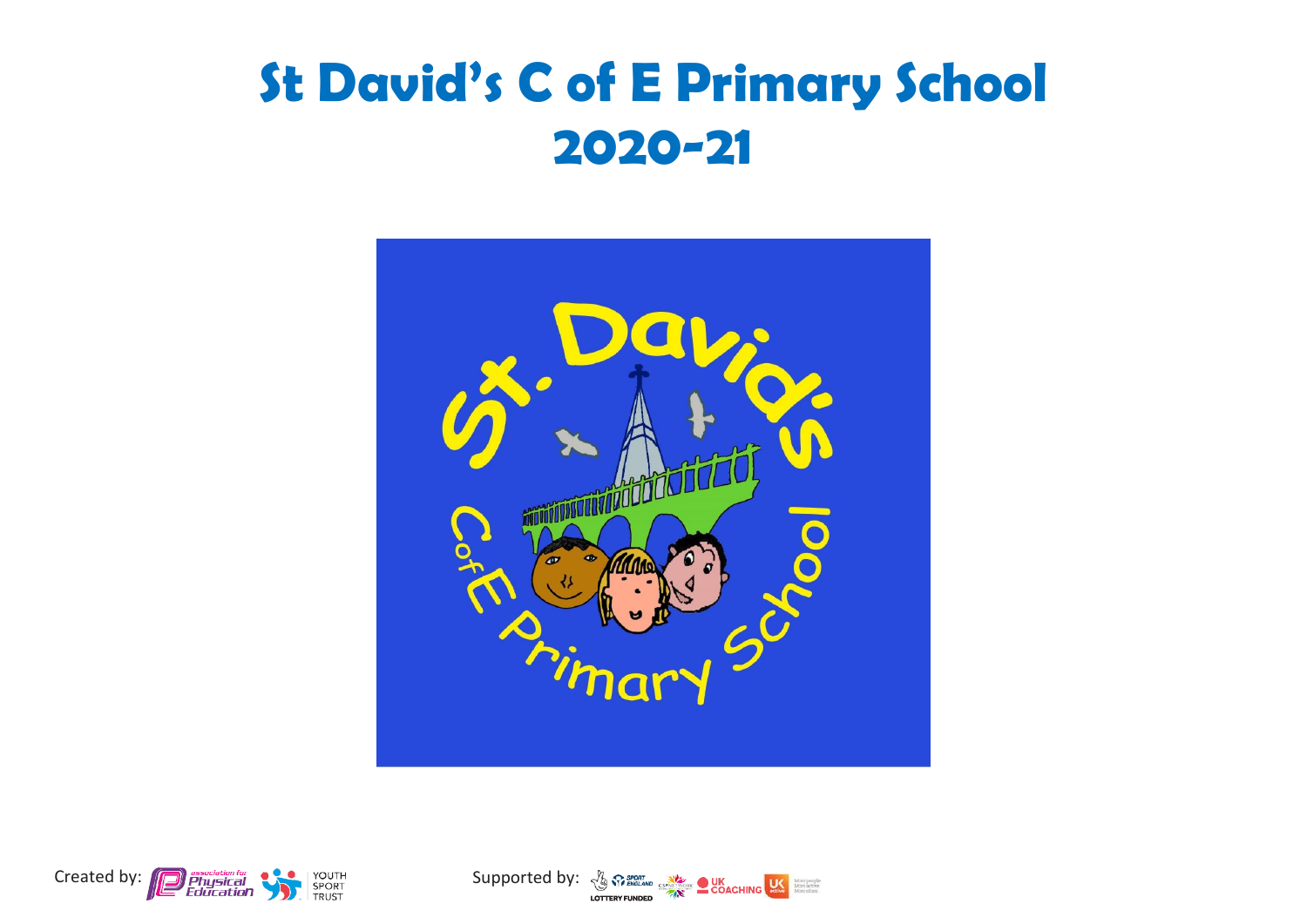Support for review and reflection - considering the 5 key indicators from DfE, what development needs are a priority for your setting and your students now and why? Use the space below to reflect on previous spend, identify current need and priorities for the future.

|                           | 2019/20 Funding                                                                                                                                                                                                                                                                                                                                                                      | 2020/21 Funding                                                                                                                                                                                                                                                         |  |  |
|---------------------------|--------------------------------------------------------------------------------------------------------------------------------------------------------------------------------------------------------------------------------------------------------------------------------------------------------------------------------------------------------------------------------------|-------------------------------------------------------------------------------------------------------------------------------------------------------------------------------------------------------------------------------------------------------------------------|--|--|
| Key achievements to date: |                                                                                                                                                                                                                                                                                                                                                                                      | Areas for further improvement and baseline evidence of need:                                                                                                                                                                                                            |  |  |
|                           | Wider Opportunities/collaborative partnerships Funding has enabled the school<br>to become part of the St Luke's Sport partnership which has increased the<br>opportunities for our pupils to engage in competitive sports and to work towards $\cdot$<br>the 'Active Sports Award' the school was on track for achieving an award but due<br>to the pandemic this was not possible. | Re instate enhanced swimming provision so that 100% of pupils leave school<br>being able to swim a minimum of 25m.<br>Develop the role of playleaders - Y5/6 led clubs for younger children at<br>lunchtimes (could this be developed virtually?)                       |  |  |
|                           | Transportation - Sports Premium funding money has helped to part finance<br>transportation that facilitated greater participation in a wider range of sporting<br>events                                                                                                                                                                                                             | To continue subsidising funding for clubs etc to ensure that lack of finance is not<br>a barrier to participation in sporting activity and events.<br>To extend the variety of extra-curricular sporting activities.<br>To continue to be involved in active lunchtimes |  |  |
|                           | Wider Opportunities/collaborative partnerships Funding enabled the school to<br>use SAINTs sports coaches to provide a high-quality coached session for each<br>class every week                                                                                                                                                                                                     | To further enhance the range of equipment available for active play and for PE<br>sessions.                                                                                                                                                                             |  |  |
|                           | Wider Opportunities/collaborative partnerships Pupils have experienced a range<br>of different sports from different providers - increasing children's experience of<br>different sports and igniting new interests.                                                                                                                                                                 | To continue to increase staff knowledge and expertise in the teaching of<br>PE/Games. To develop staff understanding of assessment within PE to enhance<br>the delivery of high quality PE sessions that build on children's knowledge and<br>skills.                   |  |  |
|                           | <b>Resources - New equipment has been purchased resulting in pupils having more</b><br>+ve experiences in PE and active playtimes                                                                                                                                                                                                                                                    | To continue to train and develop staff and provide sufficient resources to enable<br>active lunchtimes.                                                                                                                                                                 |  |  |
|                           | CPD Teachers & TAs have had the opportunity to further their knowledge<br>through CPD that has been delivered by St Luke's Sports Partnership including<br>First Aid training for all staff<br>Covid-19 had a significant impact on Sports Provision in 2019-20                                                                                                                      |                                                                                                                                                                                                                                                                         |  |  |
|                           | The school was closed from March - June with staff providing childcare from<br>Woodwater Academy.                                                                                                                                                                                                                                                                                    |                                                                                                                                                                                                                                                                         |  |  |



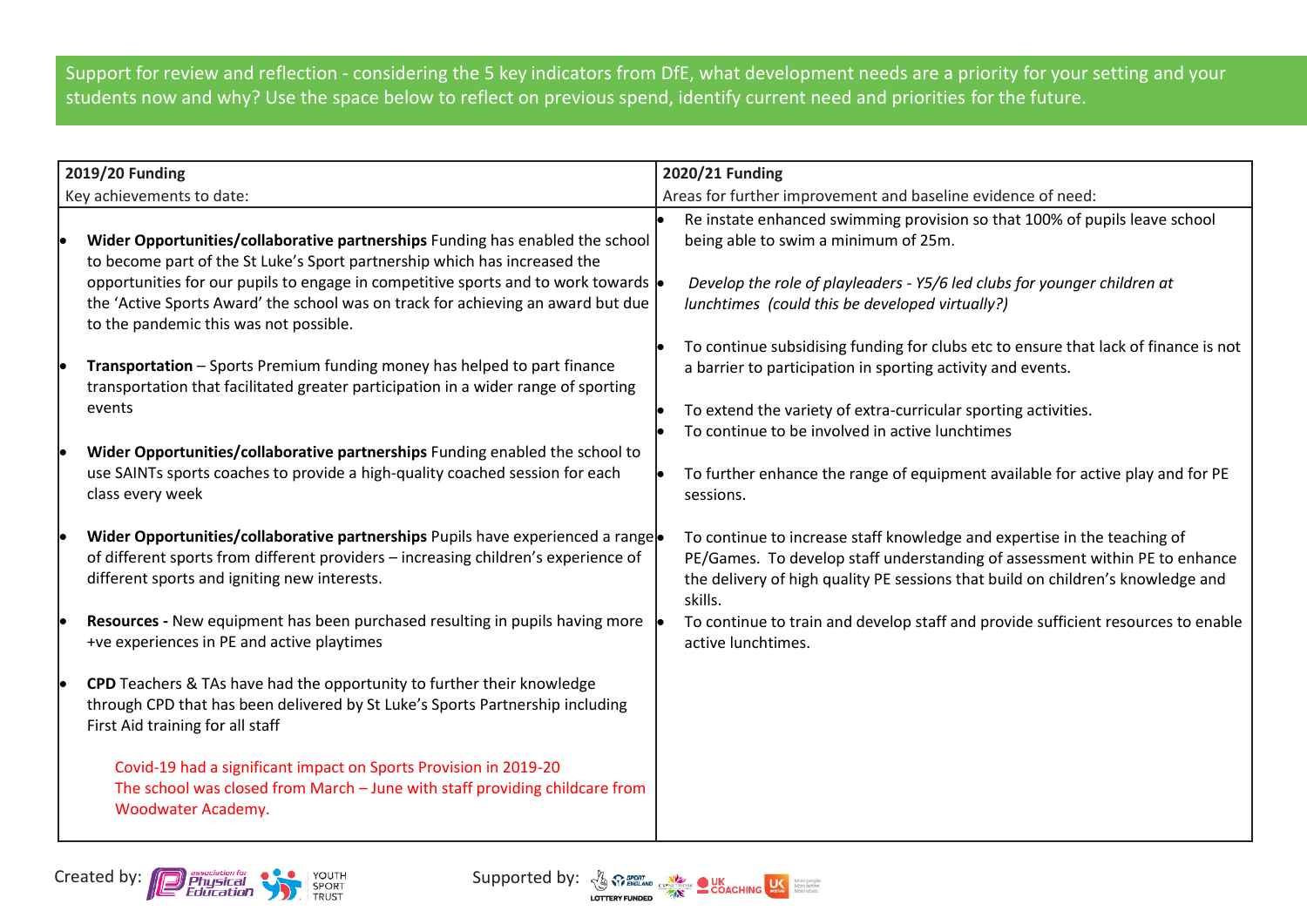| Meeting national curriculum requirements for swimming and water safety                                                                                                                                                                                               | Please complete all of the below:                                                                                                                                          |
|----------------------------------------------------------------------------------------------------------------------------------------------------------------------------------------------------------------------------------------------------------------------|----------------------------------------------------------------------------------------------------------------------------------------------------------------------------|
| These %ages are for Y6 leavers in July 2019 (2018-19 funding)                                                                                                                                                                                                        |                                                                                                                                                                            |
| What percentage of your current Year 6 cohort swim competently, confidently and<br>proficiently over a distance of at least 25 metres?<br>N.B. Even though your children may swim in another year please report on their<br>attainment on leaving<br>primary school. | We were not able to hold any swimming<br>sessions in Summer 2020 due to Covid-19<br>therefore it was not possible to ascertain<br>the confidence levels of the Y6 leavers. |
| What percentage of your current Year 6 cohort use a range of strokes effectively [for<br>example, front crawl, backstroke and breaststroke]?                                                                                                                         | Although historic information was available<br>it was 2 years out of date (from previous                                                                                   |
| What percentage of your current Year 6 cohort perform safe self-rescue in different<br>water-based situations?                                                                                                                                                       | swimming sessions in Y3/4)                                                                                                                                                 |
| Schools can choose to use the Primary PE and Sport Premium to provide additional<br>provision for swimming but this must be for activity over and above the national<br>curriculum requirements. Have you used it in this way?                                       |                                                                                                                                                                            |



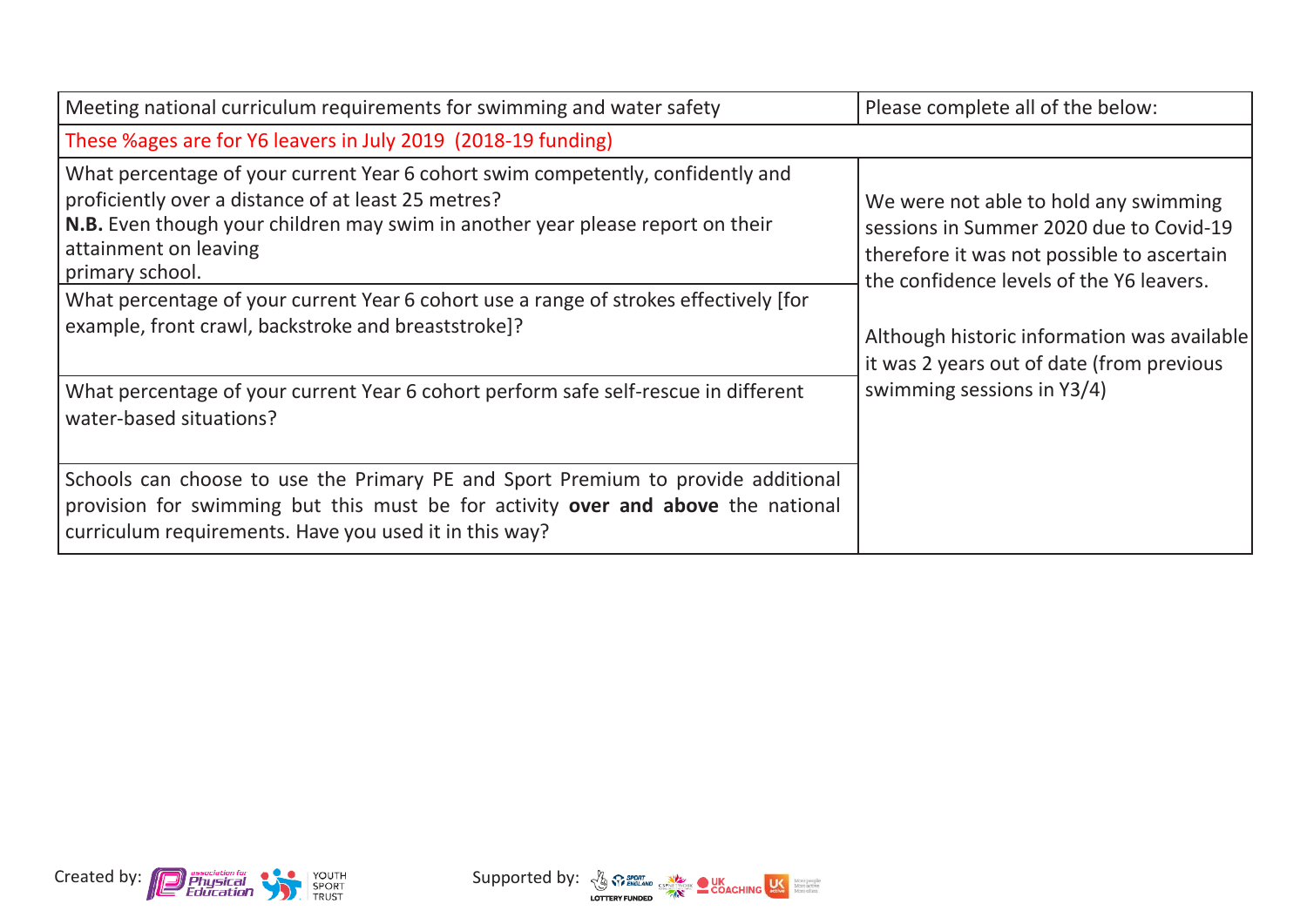## **Action Plan and Budget Tracking**

Capture your intended annual spend against the 5 key indicators. Clarify the success criteria and evidence of impact that you intend to measure to evaluate for students today and for the future.

| Total fund allocated: £16,860<br>+ rollover from 2019/20 TBC                                                                                                                                                                                                                      | Date Updated: September 2019    |                                                                                                                                  | <b>EXXXXX</b> (allocated in plan)                                                                                                                              |
|-----------------------------------------------------------------------------------------------------------------------------------------------------------------------------------------------------------------------------------------------------------------------------------|---------------------------------|----------------------------------------------------------------------------------------------------------------------------------|----------------------------------------------------------------------------------------------------------------------------------------------------------------|
|                                                                                                                                                                                                                                                                                   |                                 |                                                                                                                                  | %                                                                                                                                                              |
| Actions to achieve:                                                                                                                                                                                                                                                               | Funding<br>allocated:<br>£7,500 | Evidence and impact:                                                                                                             | Sustainability and suggested<br>next steps:                                                                                                                    |
| Staff members (teachers) to<br>➤<br>run/oversee a termly club<br>subsidised by SP funding<br>(eg Sporty Stars).<br>Additional members of staff<br>⋗<br>(TAs) paid, if numbers at S&P<br>extend beyond 1:6 ratio<br>Ensure that clubs include a<br>➤<br>children from EYFS-Year 6. | £1000<br><b>Nil</b>             |                                                                                                                                  |                                                                                                                                                                |
| Purchase resources to support<br>➤<br>outdoor play and PE provision.<br>Purchase of barriers to<br>➤<br>separate areas of the<br>playground                                                                                                                                       | £1500<br>£1500                  |                                                                                                                                  |                                                                                                                                                                |
|                                                                                                                                                                                                                                                                                   |                                 | primary school children undertake at least 30 minutes of physical activity a day in school<br>range of activities accessible for | Key indicator 1: The engagement of all pupils in regular physical activity – Chief Medical Officer guidelines recommend that   Percentage of total allocation: |



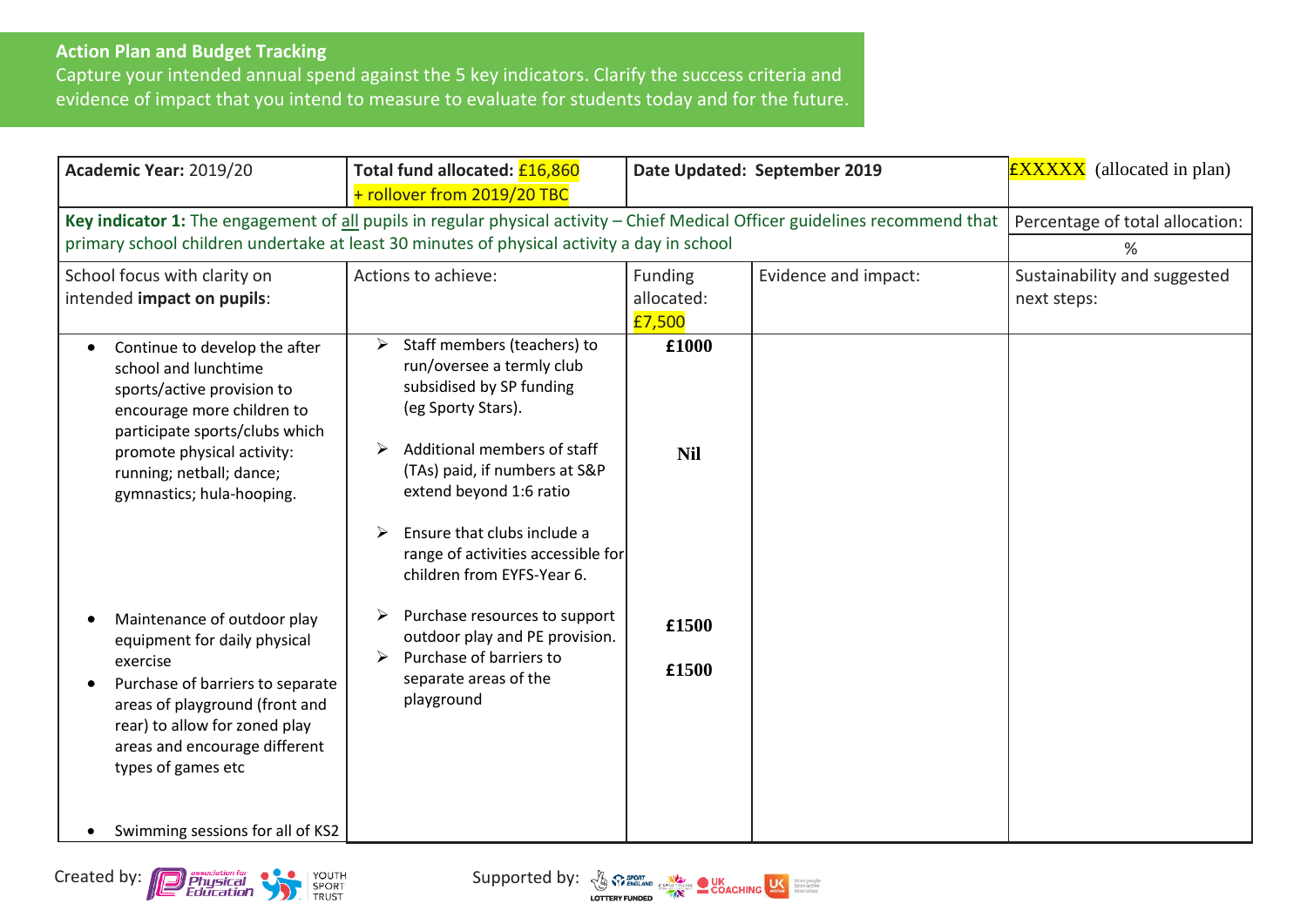| (summer term)<br>Top up:<br>5X 1hr session for UKS2<br>(intensive)                                                                                                                                   | Year 5/6-6 week block of<br>➤<br>swimming sessions including<br>on-going assessment. Able Y6<br>swimmers tuition for life saving<br>& developing stroke/stamina<br>For repairs and improvements<br>to the school playgrounds-<br>enabling an environment<br>where children are stimulated<br>and can physically thrive. | £2000<br>£1500                       |                      | Percentage of total allocation:             |
|------------------------------------------------------------------------------------------------------------------------------------------------------------------------------------------------------|-------------------------------------------------------------------------------------------------------------------------------------------------------------------------------------------------------------------------------------------------------------------------------------------------------------------------|--------------------------------------|----------------------|---------------------------------------------|
| Key indicator 2: The profile of PESSPA being raised across the school as a tool for whole school improvement                                                                                         |                                                                                                                                                                                                                                                                                                                         |                                      |                      | %                                           |
| School focus with clarity on<br>intended impact on pupils:                                                                                                                                           | Actions to achieve:                                                                                                                                                                                                                                                                                                     | <b>Funding</b><br>allocated:<br>£750 | Evidence and impact: | Sustainability and suggested<br>next steps: |
| Sporting certificates are<br>celebrated in assembly so the<br>whole school is aware of the<br>importance of P.E and Sport to<br>encourage all pupils to aspire to<br>being involved in the assembly. | Achievements celebrated<br>Different classes to do<br>demonstrations / share<br>pictures/ video footage from<br>sports activities/ achievements<br>they have participated in.                                                                                                                                           | £50                                  |                      |                                             |
| Invite sporting role models into<br>school so that pupils can identify<br>with success and aspire to be a<br>sporting hero or expert                                                                 | Create links with local sports<br>communities and invite<br>athletes in to assemblies to<br>share success stories with the<br>children.<br>athlete to deliver high quality<br>sports session to motivate and<br>engage the children                                                                                     | £400                                 |                      |                                             |
| Peer Mentors to be developed to<br>support active playtimes that<br>support physical development<br>and 'fun'.                                                                                       | Train a group of year 6 peer<br>mentors to support pupil's play<br>and activates and playtimes -<br>Create a bank of games and                                                                                                                                                                                          | £100                                 |                      |                                             |

Created by: **Contract of the Contract of the Supported by**: **Supported by:**  $\frac{N}{2}$   $\frac{N}{2}$   $\frac{N}{2}$   $\frac{N}{2}$   $\frac{N}{2}$   $\frac{N}{2}$   $\frac{N}{2}$   $\frac{N}{2}$   $\frac{N}{2}$   $\frac{N}{2}$   $\frac{N}{2}$   $\frac{N}{2}$   $\frac{N}{2}$   $\frac{N}{2}$   $\frac{N}{$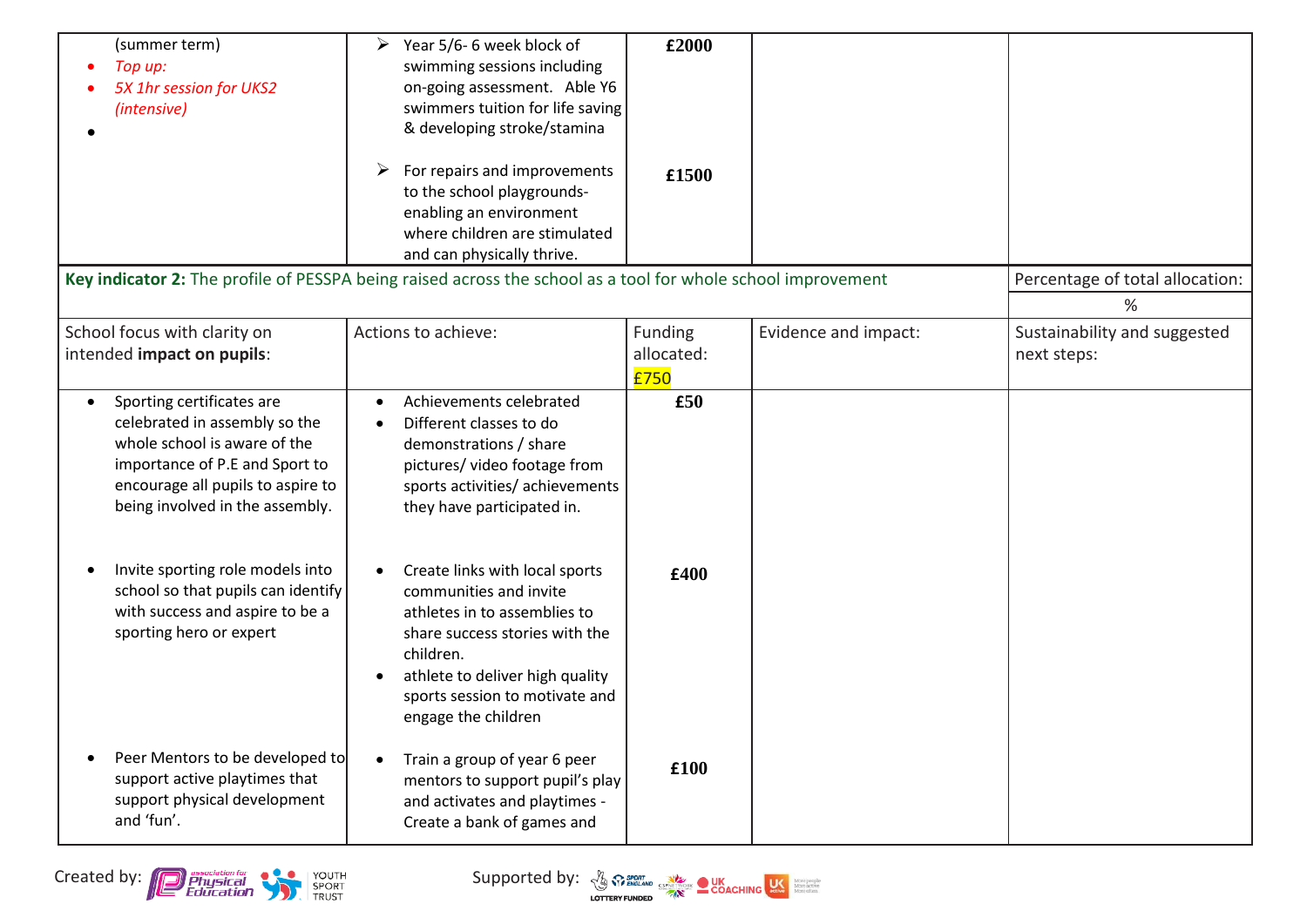|                                                                                                                                                                    | resources that the peer<br>mentors can use with a range<br>of children. Purchase peer<br>mentor sash/bibs to raise their<br>profile as a 'leader' |      |  |
|--------------------------------------------------------------------------------------------------------------------------------------------------------------------|---------------------------------------------------------------------------------------------------------------------------------------------------|------|--|
| encourage children to work as a<br>team. - Increase children's self-<br>esteem by experience of being<br>part of a team - Build the<br>identity of 'Family Groups' | Trophies/ medals/ certificates<br>purchased                                                                                                       | £200 |  |



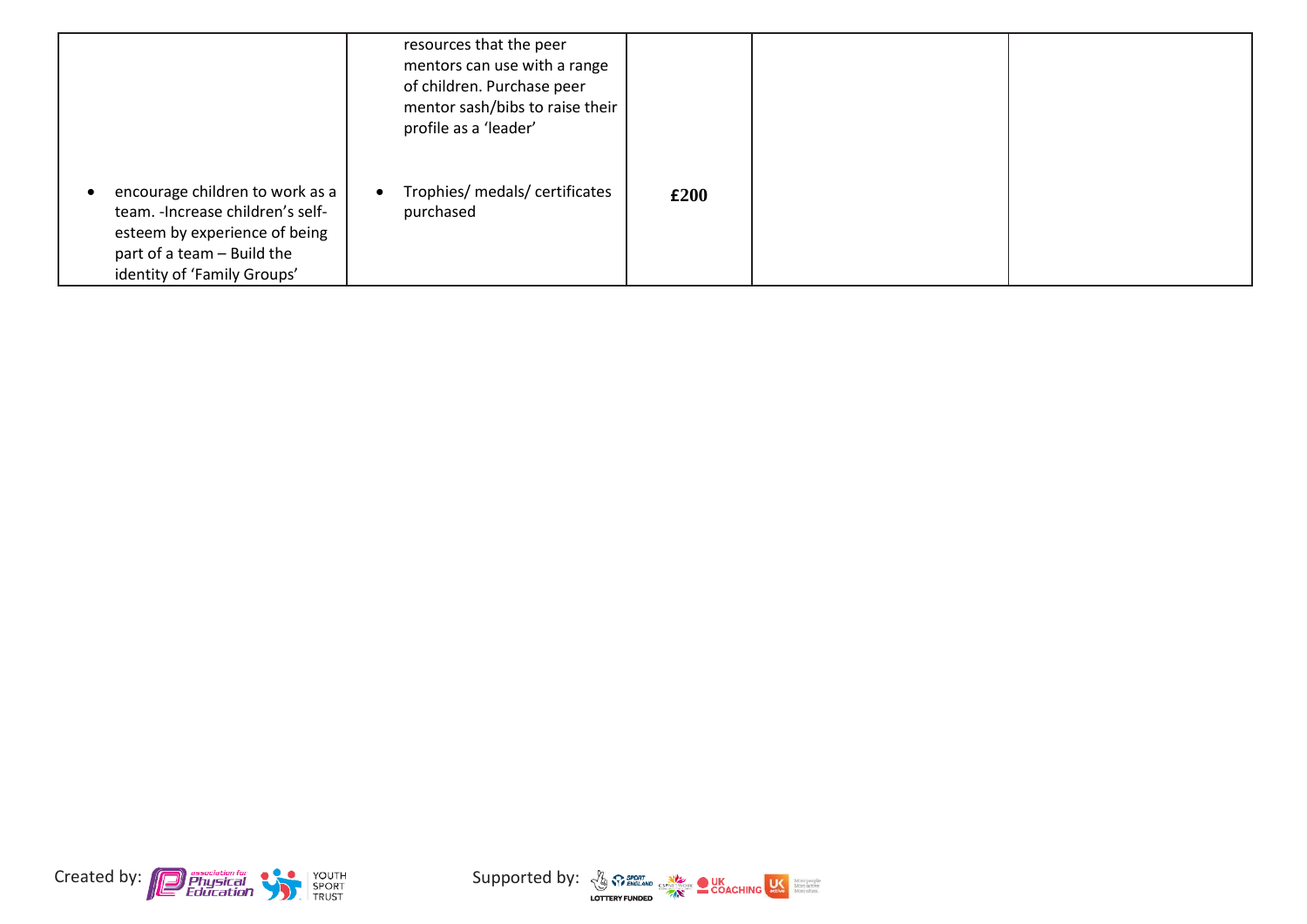| Key indicator 3: Increased confidence, knowledge and skills of all staff in teaching PE and sport                                                                                       | Percentage of total allocation:                                                                                       |                                |                      |                                             |
|-----------------------------------------------------------------------------------------------------------------------------------------------------------------------------------------|-----------------------------------------------------------------------------------------------------------------------|--------------------------------|----------------------|---------------------------------------------|
|                                                                                                                                                                                         | $\%$                                                                                                                  |                                |                      |                                             |
| School focus with clarity on intended Actions to achieve:<br>impact on pupils:                                                                                                          |                                                                                                                       | Funding<br>allocated:<br>£4000 | Evidence and impact: | Sustainability and suggested<br>next steps: |
| In order to improve progress and<br>$\bullet$<br>achievements of all pupils the<br>focus on up skilling the staff will<br>be as a result of working<br>alongside SAINTs sports coaches. | Baseline pupils so that impact<br>$\bullet$<br>over time can be measured -<br>Y4/5/6 to complete SHEU<br>survey.      | £4000<br>(SAINTs)              |                      |                                             |
| Staff to be present and<br>$\bullet$<br>participate in weekly coach led<br>PE/Games Sessions delivered by<br>SAINTs coach in order to increase<br>their own knowledge and<br>expertise. | Ensure all staff are present in<br>$\bullet$<br>coach led sessions taking<br>increasing ownership of the<br>sessions. | inc (cpd)                      |                      |                                             |
| Key indicator 4: Broader experience of a range of sports and activities offered to all pupils                                                                                           | Percentage of total allocation:<br>$\%$                                                                               |                                |                      |                                             |
| School focus with clarity on intended<br>impact on pupils:                                                                                                                              | Actions to achieve:                                                                                                   | Funding<br>allocated:<br>£4900 | Evidence and impact: | Sustainability and suggested<br>next steps: |



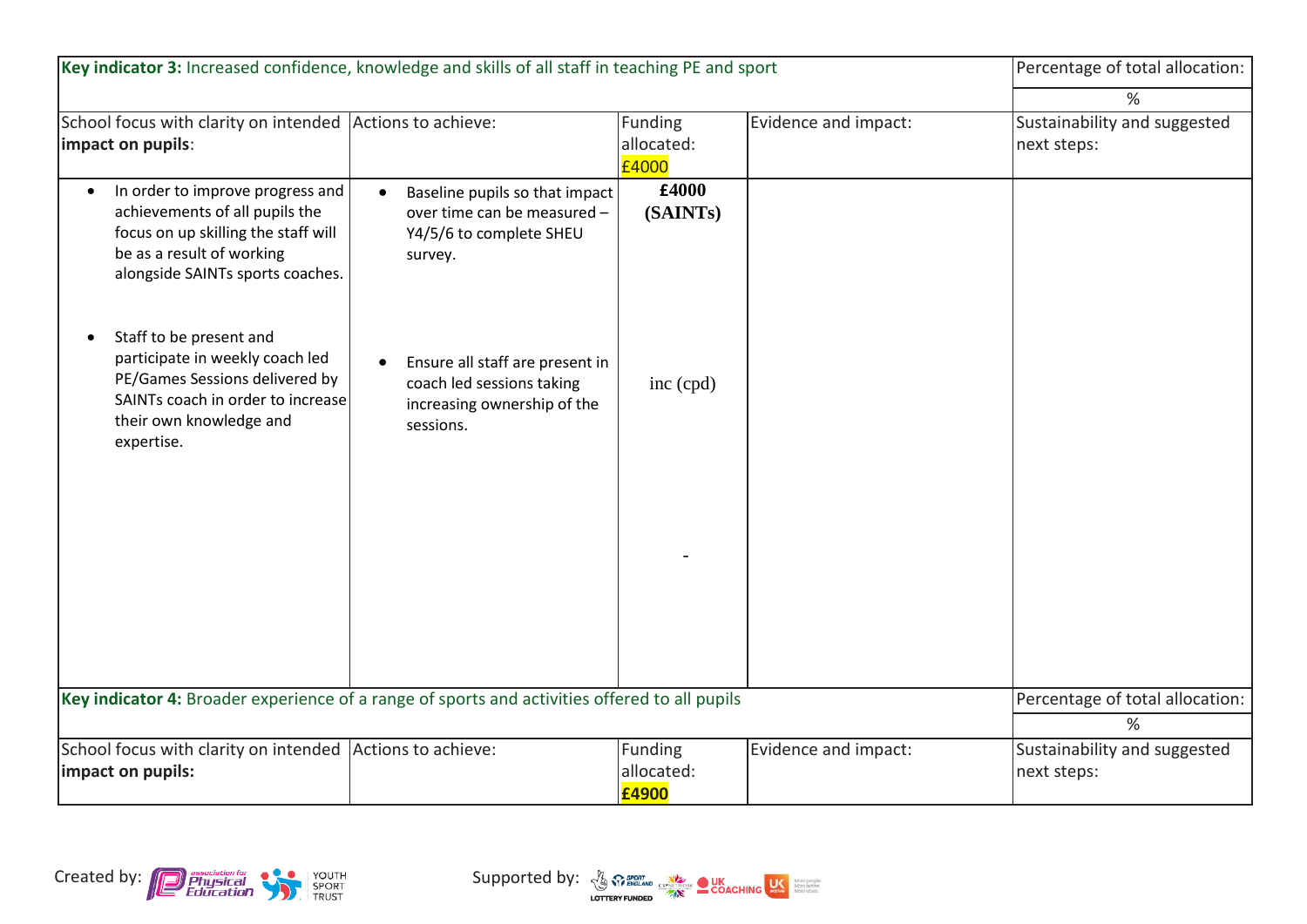|                                                               | Continue to offer range of<br>activities both within and outside<br>the curriculum in order to get<br>more pupils actively involved in a<br>wide range of sporting activities<br>and opportunities | $\bullet$ | At least 1 per term- event<br>that promotes physical<br>activity and healthy living<br>targeted at the interests of<br>the children | 3 x £333<br>Eg: skipping<br>workshop /<br>martial arts day<br>£1000 |                                 |  |
|---------------------------------------------------------------|----------------------------------------------------------------------------------------------------------------------------------------------------------------------------------------------------|-----------|-------------------------------------------------------------------------------------------------------------------------------------|---------------------------------------------------------------------|---------------------------------|--|
|                                                               | Focus particularly on those pupils<br>who do not take up additional PE<br>and Sport opportunities                                                                                                  |           | <b>Subsidised Haven Banks</b><br>activity sessions for LKS2                                                                         | £400                                                                |                                 |  |
|                                                               | Increase the range and variety of<br>activities both within and outside<br>the curriculum in order to<br>maintain high participation (&                                                            |           | Clip and climb sessions for<br>both KS1 classes                                                                                     | $2x \text{ f}200$<br>£400                                           |                                 |  |
|                                                               | increase).                                                                                                                                                                                         |           | Residential subsidy to<br>facilitate outdoor<br>adventurous activity £50<br>per child.                                              | £1300                                                               |                                 |  |
|                                                               |                                                                                                                                                                                                    |           | Outdoor leaning sessions<br>for all pupils $-$ access to<br>wide outdoor spaces<br>(Haldon Stover etc)                              | Coach cost<br>£300/class<br>£1200                                   |                                 |  |
|                                                               |                                                                                                                                                                                                    |           | Arrange pupil survey to<br>ascertain the types of<br>activities pupils would like<br>to engage in<br><b>SHEU survey Aut 2019</b>    | Nil                                                                 |                                 |  |
| Key indicator 5: Increased participation in competitive sport |                                                                                                                                                                                                    |           |                                                                                                                                     |                                                                     | Percentage of total allocation: |  |
|                                                               |                                                                                                                                                                                                    |           |                                                                                                                                     |                                                                     | %                               |  |
|                                                               |                                                                                                                                                                                                    |           |                                                                                                                                     |                                                                     |                                 |  |